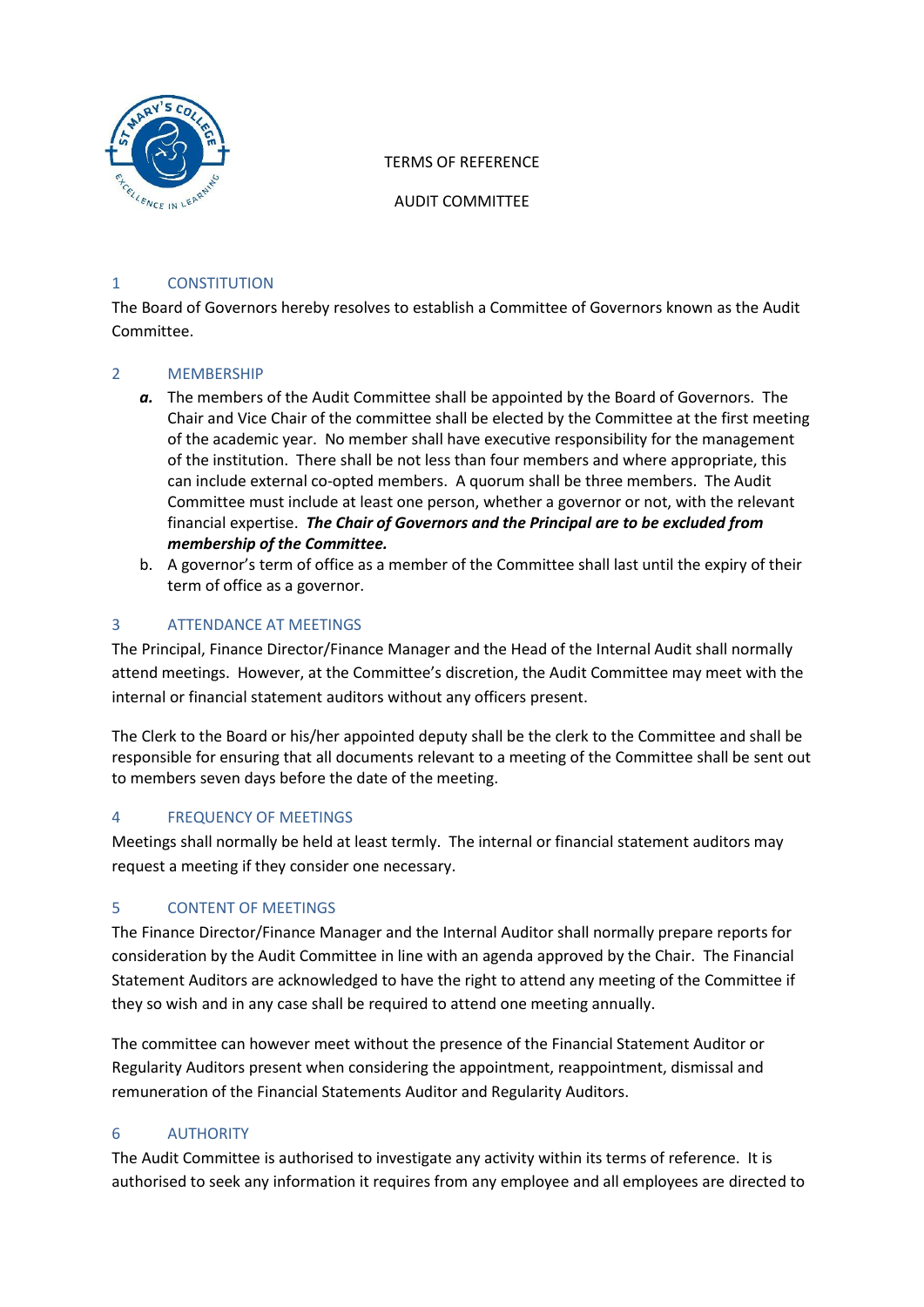co-operate with any request made by the Audit Committee.

### 7 DUTIES

The duties of the Audit Committee shall be as follows*:*

a To assess and provide the governing body with an opinion on the adequacy and effectiveness of the College's audit arrangements, framework of governance, risk management and control, and processes for the effective and efficient use of resources, the solvency of the institution and the safeguarding of its assets

- b To advise the governing body on the appointment, reappointment, dismissal and remuneration of the financial statements auditor and regularity auditors and other assurance providers including the internal audit service (IAS) and establish that all such assurance providers adhere to relevant professional standards.
- c To advise the governing body on the scope and objectives of the work of the IAS and the financial statements auditor. To inform the governing body of any additional services provided by the financial statements, regularity and other audit and assurance providers and explain how independence and objectivity were safeguarded.
- d To ensure effective coordination between the IAS and the financial statements auditor
- e To consider and advise the governing body on the audit strategy and annual internal audit plans for the IAS
- f To advise the governing body on internal audit assignment reports and annual reports and on control issues included in the management letters of the financial statements auditor (including their work on regularity) and management's responses to these
- g To monitor, within agreed timescales, the implementation of recommendations arising from the management letters and reports of the financial statements and regularity auditor, and of any reports submitted by other providers of audit and assurance services to the College.
- h To consider and advise the governing body on relevant reports by the National Audit Office (NAO), the EFA, its successors and other funding bodies and, where appropriate, management's response to these
- i To establish, in conjunction with college management, relevant annual performance measures and indicators, and to monitor the effectiveness of the IAS and financial statements auditor through these measures and indicators and to decide, based on this review, whether a competition for price and quality of the audit service is appropriate
- j To produce an annual report for the governing body. The annual report must summarise the Committee's activities relating to the financial year under review; including any significant issues arising up to the date of preparation of the report, and any significant matters of internal control. It must include the Committee's view of its own effectiveness and how it has fulfilled its terms of reference. The report must include the Audit Committee's opinion on the adequacy and effectiveness of the College's audit arrangements, its framework of governance, risk management and control and its processes for securing economy, efficiency and effectiveness.